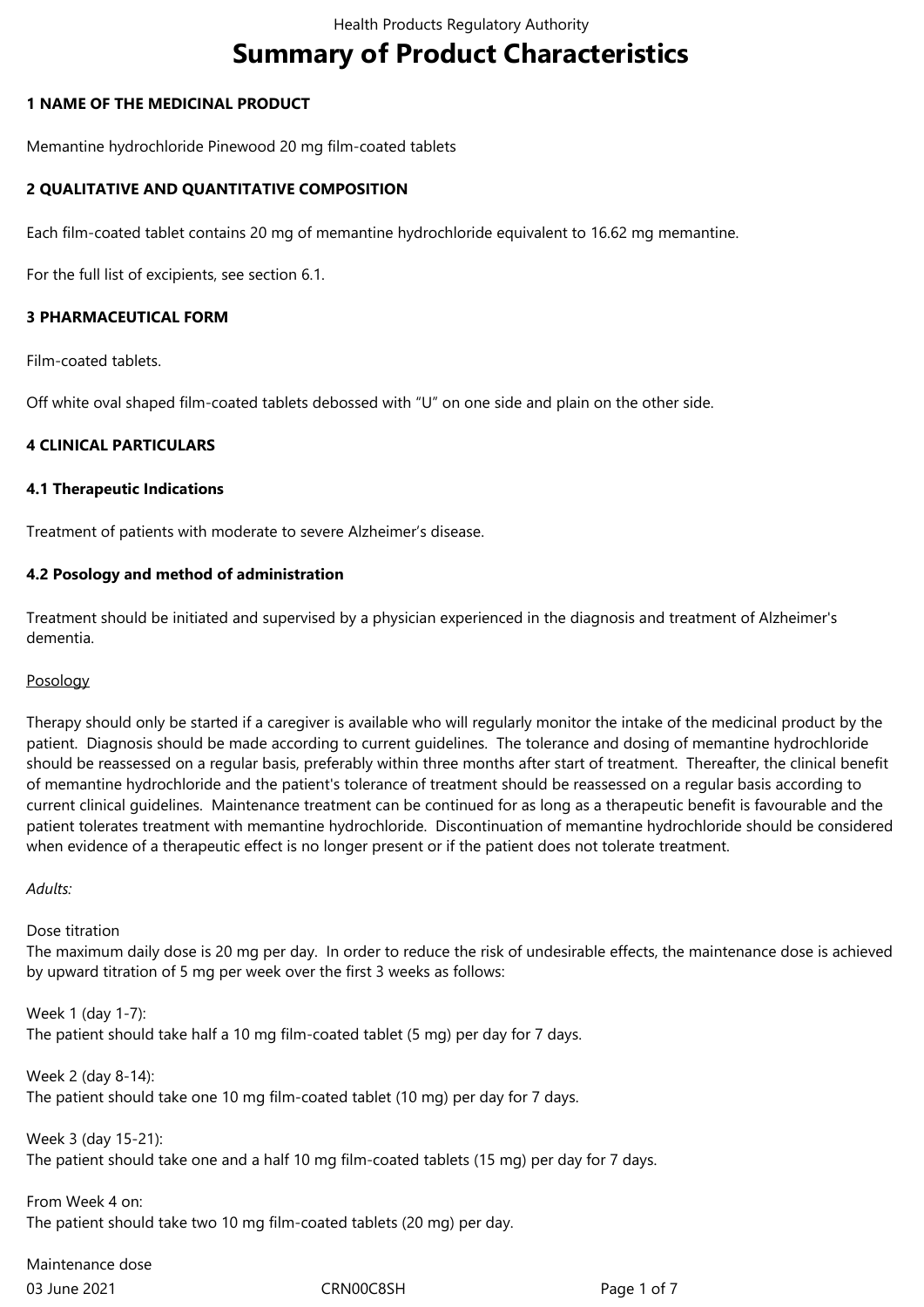#### Health Products Regulatory Authority

The recommended maintenance dose is 20 mg per day.

*Elderly:* On the basis of the clinical studies, the recommended dose for patients over the age of 65 years is 20 mg per day (two 10 mg film-coated tablets once a day) as described above.

*Paediatric population:* Memantine hydrochloride is not recommended for use in children below 18 years due to a lack of data on safety and efficacy.

*Renal impairment:* In patients with mildly impaired renal function (creatinine clearance 50 – 80 ml/min) no dose adjustment is required. In patients with moderate renal impairment (creatinine clearance 30 – 49 ml/min) daily dose should be 10 mg per day. If tolerated well after at least 7 days of treatment, the dose could be increased up to 20 mg/day according to standard titration scheme. In patients with severe renal impairment (creatinine clearance 5 – 29 ml/min) daily dose should be 10 mg per day.

*Hepatic impairment:* In patients with mild or moderate hepatic impaired function (Child-Pugh A and Child-Pugh B), no dose adjustment is needed. No data on the use of memantine hydrochloride in patients with severe hepatic impairment are available. Administration of memantine hydrochloride is not recommended in patients with severe hepatic impairment.

# Method of administration

Memantine hydrochloride should be administered orally once a day and should be taken at the same time every day. The film-coated tablets can be taken with or without food.

# **4.3 Contraindications**

Hypersensitivity to the active substance or to any of the excipients listedin section 6.1.

# **4.4 Special warnings and precautions for use**

Caution is recommended in patients with epilepsy, former history of convulsions or patients with predisposing factors for epilepsy.

Concomitant use of N-methyl-D-aspartate (NMDA)-antagonists such as amantadine, ketamine or dextromethorphan should be avoided. These compounds act at the same receptor system as memantine hydrochloride, and therefore adverse reactions (mainly central nervous system (CNS)-related) may be more frequent or more pronounced (see also section 4.5).

Some factors that may raise urine pH (see section 5.2 "Elimination") may necessitate careful monitoring of the patient. These factors include drastic changes in diet, e.g. from a carnivore to a vegetarian diet, or a massive ingestion of alkalising gastric buffers. Also, urine pH may be elevated by states of renal tubulary acidosis (RTA) or severe infections of the urinary tract with *Proteus* bacteria.

In most clinical trials, patients with recent myocardial infarction, uncompensated congestive heart failure (NYHA III-IV), or uncontrolled hypertension were excluded. As a consequence, only limited data are available and patients with these conditions should be closely supervised.

#### **4.5 Interaction with other medicinal products and other forms of interactions**

Due to the pharmacological effects and the mechanism of action of memantine hydrochloride the following interactions may occur:

- The mode of action suggests that the effects of L-dopa, dopaminergic agonists, and anticholinergics may be enhanced by concomitant treatment with NMDA-antagonists such as memantine hydrochloride. The effects of barbiturates and neuroleptics may be reduced. Concomitant administration of memantine chloride with the antispasmodic agents, dantrolene or baclofen, can modify their effects and a dose adjustment may be necessary.
- Concomitant use of memantine hydrochloride and amantadine should be avoided, owing to the risk of pharmacotoxic psychosis. Both compounds are chemically related NMDA-antagonists. The same may be true for ketamine and dextromethorphan (see also section 4.4). There is one published case report on a possible risk also for the combination of memantine hydrochloride and phenytoin.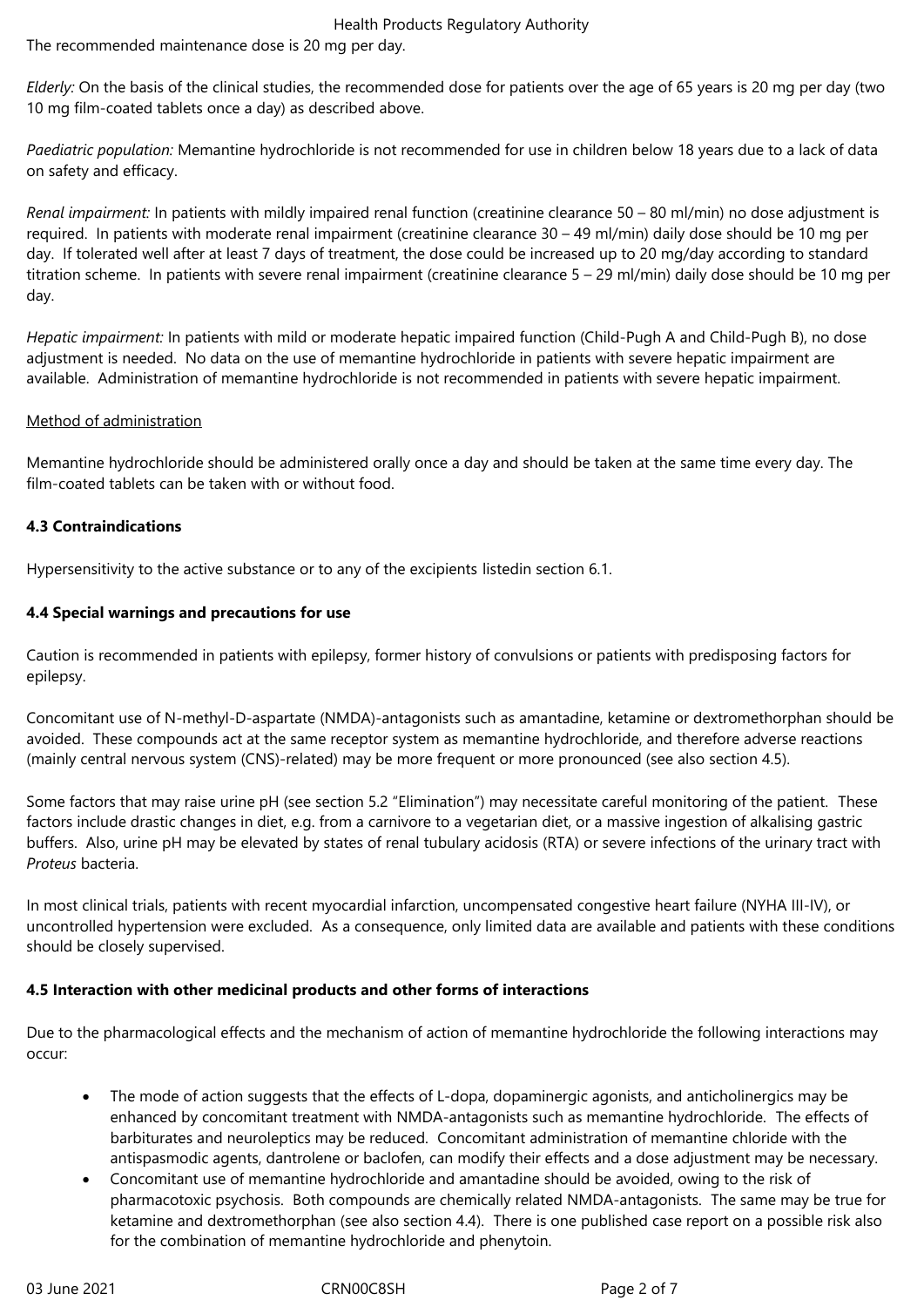#### Health Products Regulatory Authority

- Other active substances such as cimetidine, ranitidine, procainamide, quinidine, quinine and nicotine that use the same renal cationic transport system as amantadine may also possibly interact with memantine leading to a potential risk of increased plasma levels.
- There may be a possibility of reduced serum level of hydrochlorothiazide (HCT) when memantine hydrochloride is co-administered with HCT or any combination with HCT.
- In post-marketing experience, isolated cases with international normalized ratio (INR) increases have been reported in patients concomitantly treated with warfarin. Although no causal relationship has been established, close monitoring of prothrombin time or INR is advisable for patients concomitantly treated with oral anticoagulants.

In single-dose pharmacokinetic (PK) studies in young healthy subjects, no relevant active substance-active substance interaction of memantine hydrochloride with glyburide/metformin or donepezil was observed.

In a clinical study in young healthy subjects, no relevant effect of memantine hydrochloride on the pharmacokinetics of galantamine was observed.

Memantine hydrochloride did not inhibit CYP 1A2, 2A6, 2C9, 2D6, 2E1, 3A, flavin containing monooxygenase, epoxide hydrolase or sulphation *in vitro*.

# **4.6 Fertility, pregnancy and lactation**

#### **Pregnancy**

There are no or limited amount of data from the use of memantine hydrochloride in pregnant women Animal studies indicate a potential for reducing intrauterine growth at exposure levels, which are identical or slightly higher than at human exposure (see section 5.3). The potential risk for humans is unknown. Memantine hydrochloride should not be used during pregnancy unless clearly necessary.

# Breast-feeding

It is not known whether memantine hydrochloride is excreted in human breast milk but, taking into consideration the lipophilicity of the substance, this probably occurs. Women taking memantine hydrochloride should not breast-feed.

# Fertility

No adverse reactions of memantine hydrochloride were noted on male and female fertility.

#### **4.7 Effects on ability to drive and use machines**

Moderate to severe Alzheimer's disease usually causes impairment of driving performance and compromises the ability to use machinery. Furthermore, memantine hydrochloride has minor to moderate influence on the ability to drive and use machines such that outpatients should be warned to take special care.

#### **4.8 Undesirable effects**

#### Summary of the safety profile

In clinical trials in mild to severe dementia, involving 1,784 patients treated with memantine hydrochloride and 1,595 patients treated with placebo, the overall incidence rate of adverse reactions with memantine hydrochloride did not differ from those with placebo; the adverse reactions were usually mild to moderate in severity. The most frequently occurring adverse reactions with a higher incidence in the memantine hydrochloride group than in the placebo group were dizziness (6.3% vs 5.6%, respectively), headache (5.2% vs 3.9%), constipation (4.6% vs 2.6%), somnolence (3.4% vs 2.2%) and hypertension (4.1% vs 2.8%).

# Tabulated list of adverse reactions

The following Adverse Reactions listed in the Table below have been accumulated in clinical studies with memantine hydrochloride and since its introduction in the market.

Adverse reactions are ranked according to system organ class, using the following convention: very common (≥1/10), common (≥1/100 to <1/10), uncommon (≥1/1,000 to <1/100), rare (≥1/10,000 to <1/1,000), very rare (<1/10,000), not known (cannot be estimated from the available data). Within each frequency grouping, undesirable effects are presented in order of decreasing seriousness.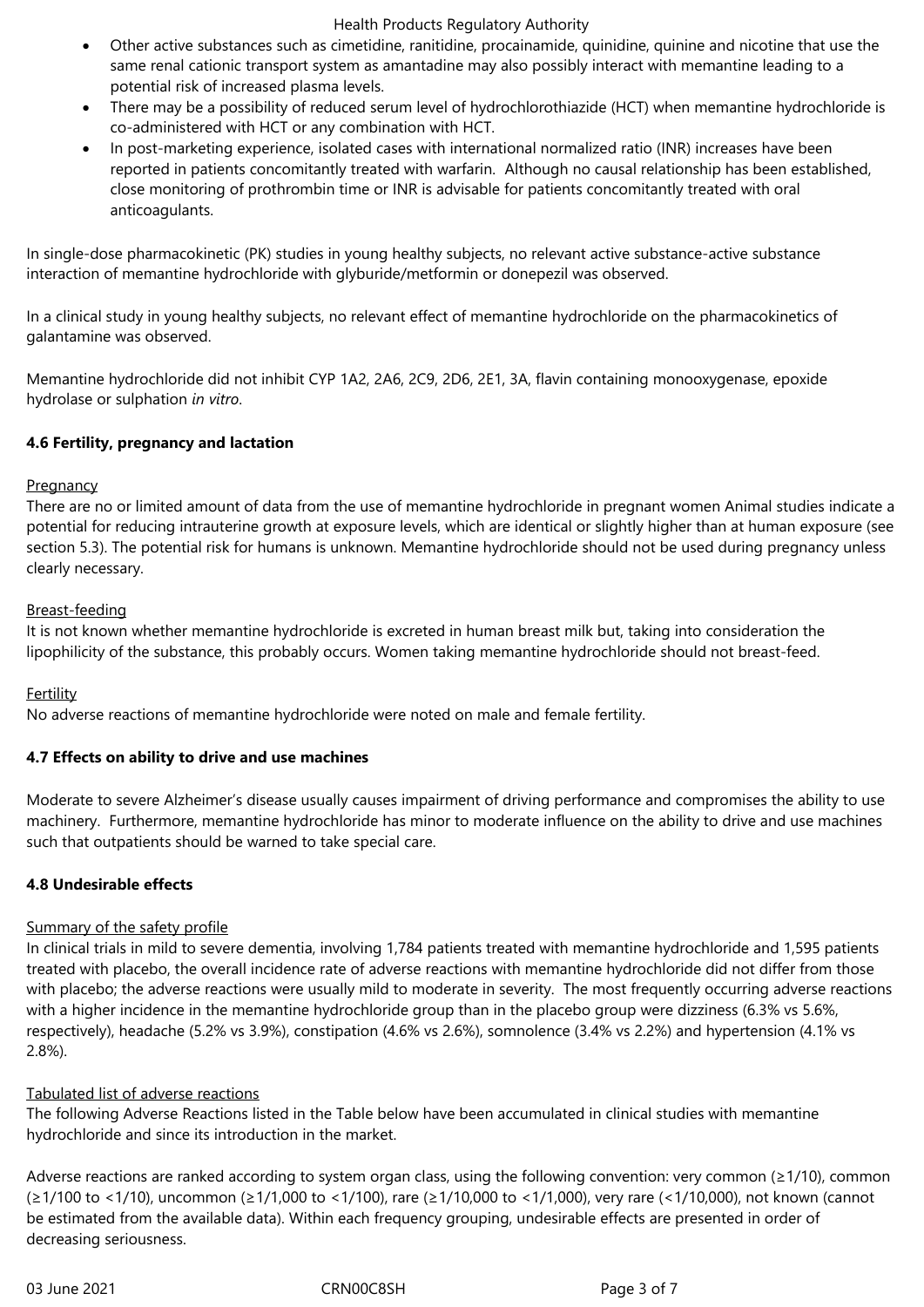| Immune system disorders                              | Common    | Drug hypersensitivity             |
|------------------------------------------------------|-----------|-----------------------------------|
| Psychiatric disorders                                | Common    | Somnolence                        |
|                                                      | Uncommon  | Confusion                         |
|                                                      | Uncommon  | Hallucinations <sup>1</sup>       |
|                                                      | Not known | Psychotic reactions <sup>2</sup>  |
| Nervous system disorders                             | Common    | <b>Dizziness</b>                  |
|                                                      | Common    | Balance disorders                 |
|                                                      | Uncommon  | Gait abnormal                     |
|                                                      | Very rare | Seizures                          |
| Cardiac disorders                                    | Uncommon  | Cardiac failure                   |
| Vascular disorders                                   | Common    | Hypertension                      |
|                                                      | Uncommon  |                                   |
|                                                      |           | Venous thrombosis/thromboembolism |
| Respiratory, thoracic and mediastinal disorders      | Common    | Dyspnoea                          |
| Gastrointestinal disorders                           | Common    | Constipation                      |
|                                                      | Uncommon  | Vomiting                          |
|                                                      | Not known | Pancreatitis <sup>2</sup>         |
| Hepatobiliary disorders                              | Common    | Elevated liver function test      |
|                                                      | Not known | Hepatitis                         |
| General disorders and administration site conditions | Common    | Headache                          |
|                                                      | Uncommon  | Fatigue                           |

 $<sup>1</sup>$  Hallucinations have mainly been observed in patients with severe Alzheimer's disease.</sup>

 $2$  Isolated cases reported in post-marketing experience.

Alzheimer's disease has been associated with depression, suicidal ideation and suicide. In postmarketing experience these reactions have been reported in patients treated with memantine hydrochloride.

#### Reporting of suspected adverse reactions

Reporting of suspected adverse reactions after authorisation of the medicinal product is important. It allows continued monitoring of the benefit/risk balance of the medicinal product. Healthcare professionals are asked to report any suspected adverse reactions via HPRA Pharmacovigilance, Earlsfort Terrace, IRL – Dublin 2; Tel +353 1 6764971; Fax: + 353 1 6762517. Website: www.hpra.ie; email: medsafety@hpra.ie.

# **4.9 Overdose**

Only limi[ted experienc](http://www.hpra.ie/)e with overdose is available from clinical studies and post-marketing experience.

*Symptoms:* Relative large overdoses (200 mg and 105 mg/day for 3 days, respectively) have been associated with either only symptoms of tiredness, weakness and/or diarrhoea or no symptoms. In the overdose cases below 140 mg or unknown dose the patients revealed symptoms from central nervous system (confusion, drowsiness, somnolence, vertigo, agitation, aggression, hallucination, and gait disturbance) and/or of gastrointestinal origin (vomiting and diarrhoea).

In the most extreme case of overdose, the patient survived the oral intake of a total of 2000 mg memantine hydrochloride with effects on the central nervous system (coma for 10 days, and later diplopia and agitation). The patient received symptomatic treatment and plasmapheresis. The patient recovered without permanent sequelae.

In another case of a large overdose, the patient also survived and recovered. The patient had received 400 mg memantine hydrochloride orally. The patient experienced central nervous system symptoms such as restlessness, psychosis, visual hallucinations, proconvulsiveness, somnolence, stupor, and unconsciousness.

*Treatment:* In the event of overdose, treatment should be symptomatic. No specific antidote for intoxication or overdose is available. Standard clinical procedures to remove active substance material, e.g. gastric lavage, carbo medicinalis (interruption of potential entero-hepatic recirculation), acidification of urine, forced diuresis should be used as appropriate.

In case of signs and symptoms of general central nervous system (CNS) overstimulation, careful symptomatic clinical treatment should be considered.

03 June 2021 **CRNOOC8SH** Page 4 of 7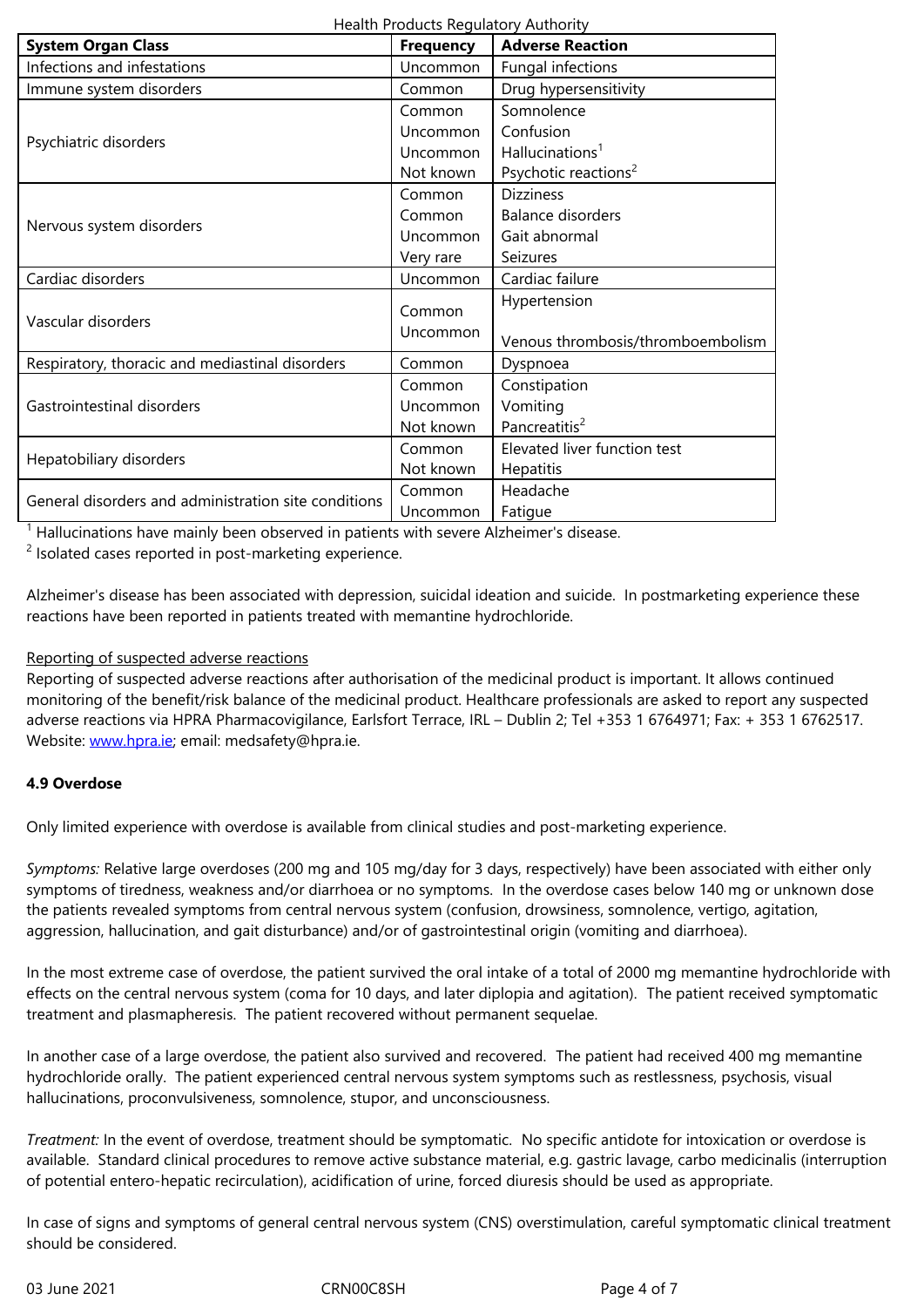# **5.1 Pharmacodynamic properties**

Pharmacotherapeutic group: Other Anti-dementia drugs, ATC code: N06DX01.

There is increasing evidence that malfunctioning of glutamatergic neurotransmission, in particular at NMDA-receptors, contributes to both expression of symptoms and disease progression in neurodegenerative dementia.

Memantine hydrochloride is a voltage-dependent, moderate-affinity uncompetitive NMDA-receptor antagonist. It modulates the effects of pathologically elevated tonic levels of glutamate that may lead to neuronal dysfunction.

*Clinical studies:* A pivotal monotherapy study in a population of patients suffering from moderate to severe Alzheimer's disease (mini mental state examination (MMSE) total scores at baseline of 3 - 14) included a total of 252 outpatients. The study showed beneficial effects of memantine hydrochloride treatment in comparison to placebo at 6 months (observed cases analysis for the clinician's interview based impression of change (CIBIC-plus): p=0.025; Alzheimer's disease cooperative study – activities of daily living (ADCS-ADLsev): p=0.003; severe impairment battery (SIB): p=0.002).

A pivotal monotherapy study of memantine hydrochloride in the treatment of mild to moderate Alzheimer's disease (MMSE total scores at baseline of 10 to 22) included 403 patients. Memantine hydrochloride -treated patients showed a statistically significantly better effect than placebo-treated patients on the primary endpoints:

Alzheimer's disease assessment scale (ADAS-cog) (p=0.003) and CIBIC-plus (p=0.004) at week 24 (last observation carried forward (LOCF)). In another monotherapy study in mild to moderate Alzheimer's disease a total of 470 patients (MMSE total scores at baseline of 11-23) were randomised. In the prospectively defined primary analysis statistical significance was not reached at the primary efficacy endpoint at week 24.

A meta-analysis of patients with moderate to severe Alzheimer's disease (MMSE total scores < 20) from the six phase III, placebo-controlled, 6-month studies (including monotherapy studies and studies with patients on a stable dose of acetylcholinesterase inhibitors) showed that there was a statistically significant effect in favour of memantine hydrochloride treatment for the cognitive, global, and functional domains. When patients were identified with concurrent worsening in all three domains, results showed a statistically significant effect of memantine hydrochloride in preventing worsening, as twice as many placebo-treated patients as memantine-treated patients showed worsening in all three domains (21% vs. 11%, p<0.0001).

# **5.2 Pharmacokinetic properties**

Absorption: Memantine hydrochloride has an absolute bioavailability of approximately 100%. T<sub>max</sub> is between 3 and 8 hours. There is no indication that food influences the absorption of memantine hydrochloride.

*Distribution:* Daily doses of 20 mg lead to steady-state plasma concentrations of memantine hydrochloride ranging from 70 to 150 ng/ml (0.5 - 1 micromole) with large interindividual variations. When daily doses of 5 to 30 mg were administered, a mean cerebrospinal fluid (CSF)/serum ratio of 0.52 was calculated. The volume of distribution is around 10 l/kg. About 45% of memantine hydrochloride is bound to plasma-proteins.

*Biotransformation:* In man, about 80% of the circulating memantine-related material is present as the parent compound. Main human metabolites are N-3,5-dimethyl-gludantan, the isomeric mixture of 4- and 6-hydroxy-memantine, and 1-nitroso-3,5-dimethyl-adamantane. None of these metabolites exhibit NMDA-antagonistic activity. No cytochrome P 450 catalysed metabolism has been detected *in vitro.*

In a study using orally administered 14C-memantine, a mean of 84% of the dose was recovered within 20 days, more than 99% being excreted renally.

*Elimination:* Memantine hydrochloride is eliminated in a monoexponential manner with a terminal t½ of 60 to 100 hours. In volunteers with normal kidney function, total clearance (Cltot) amounts to 170 ml/min/1.73  $m^2$  and part of total renal clearance is achieved by tubular secretion.

Renal handling also involves tubular reabsorption, probably mediated by cation transport proteins. The renal elimination rate of memantine hydrochloride under alkaline urine conditions may be reduced by a factor of 7 to 9 (see section 4.4). Alkalisation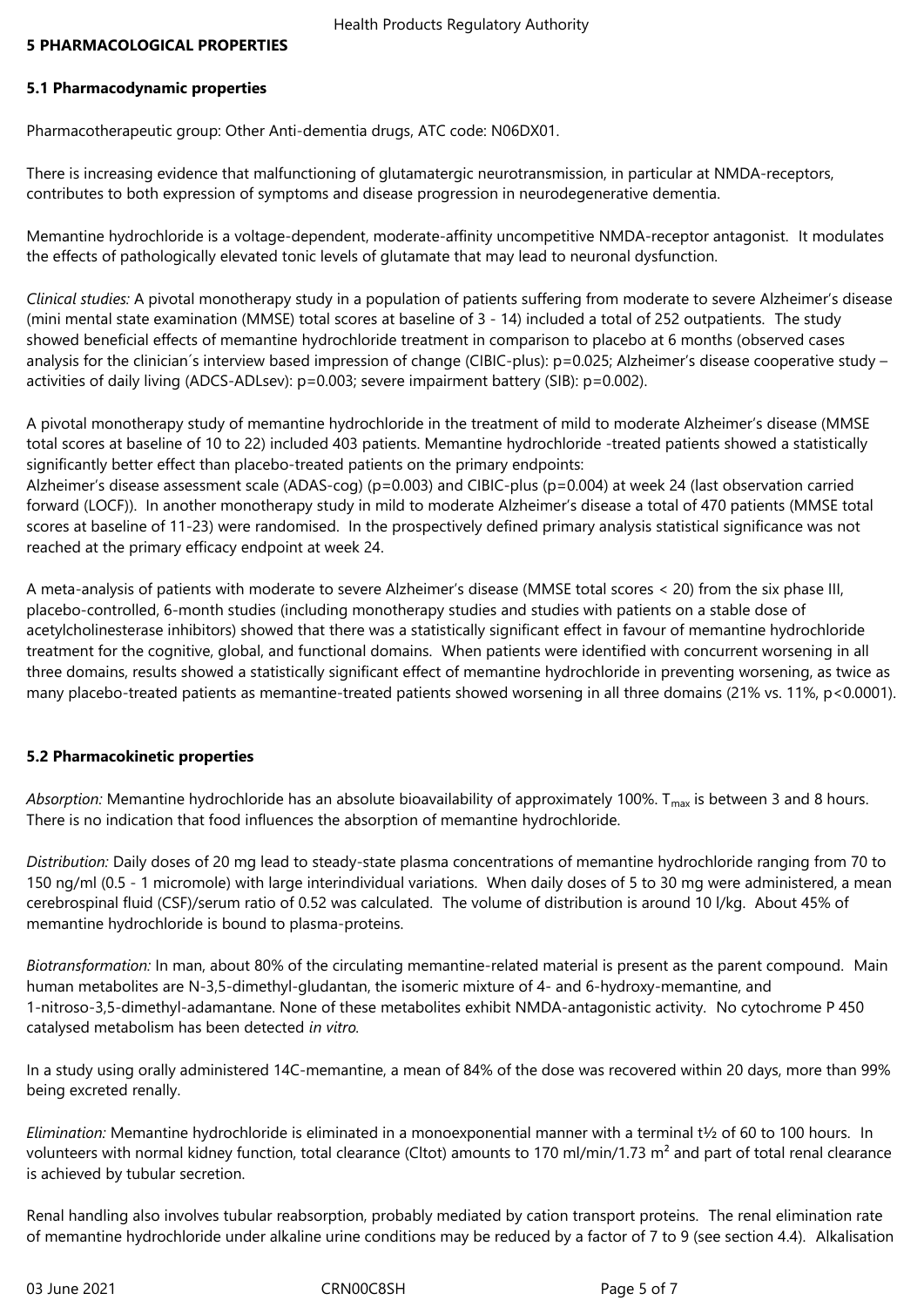#### Health Products Regulatory Authority

of urine may result from drastic changes in diet, e.g. from a carnivore to a vegetarian diet, or from the massive ingestion of alkalising gastric buffers.

*Linearity:* Studies in volunteers have demonstrated linear pharmacokinetics in the dose range of 10 to 40 mg.

*Pharmacokinetic/pharmacodynamic relationship:* At a dose of memantine hydrochloride of 20 mg per day the CSF levels match the ki-value (ki = inhibition constant) of memantine hydrochloride, which is 0.5 micromole in human frontal cortex.

# **5.3 Preclinical safety data**

In short term studies in rats, memantine like other NMDA-antagonists have induced neuronal vacuolisation and necrosis (Olney lesions) only after doses leading to very high peak serum concentrations. Ataxia and other preclinical signs have preceded the vacuolisation and necrosis. As the effects have neither been observed in long term studies in rodents nor in non-rodents, the clinical relevance of these findings is unknown.

Ocular changes were inconsistently observed in repeat dose toxicity studies in rodents and dogs, but not in monkeys. Specific ophthalmoscopic examinations in clinical studies with memantine hydrochloride did not disclose any ocular changes.

Phospholipidosis in pulmonary macrophages due to accumulation of memantine hydrochloride in lysosomes was observed in rodents. This effect is known from other active substances with cationic amphiphilic properties. There is a possible relationship between this accumulation and the vacuolisation observed in lungs. This effect was only observed at high doses in rodents. The clinical relevance of these findings is unknown.

No genotoxicity has been observed following testing of memantine hydrochloride in standard assays. There was no evidence of any carcinogenicity in life long studies in mice and rats. Memantine hydrochloride was not teratogenic in rats and rabbits, even at maternally toxic doses, and no adverse effects of memantine hydrochloride were noted on fertility. In rats, foetal growth reduction was noted at exposure levels, which are identical or slightly higher than at human exposure.

#### **6 PHARMACEUTICAL PARTICULARS**

#### **6.1 List of excipients**

*Tablet core:* Microcrystalline cellulose Crospovidone Povidone K 29/32 Colloidal anhydrous silica Purified talc Magnesium stearate

*Tablet coat:* Hypromellose Titanium dioxide (E 171) Macrogol 4000

#### **6.2 Incompatibilities**

Not applicable.

# **6.3 Shelf life**

3 years.

#### **6.4 Special precautions for storage**

Store below 30°C.

# **6.5 Nature and contents of container**

03 June 2021 CRN00C8SH Page 6 of 7